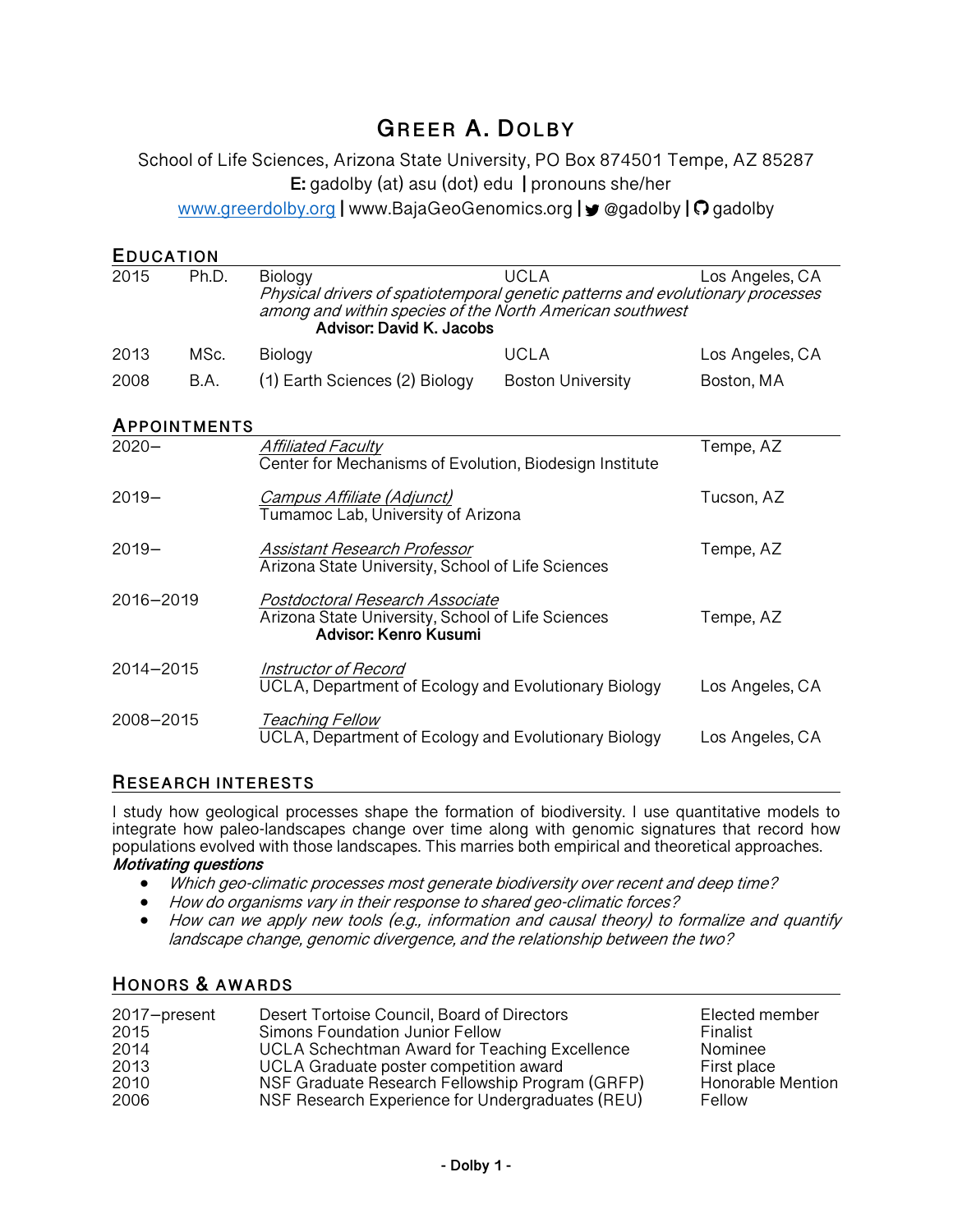# **GRANTS**

|                               | Current grants (\$3.6M total; \$1.8M to ASU)            |                 |                                                                                                                                                                                                                      |
|-------------------------------|---------------------------------------------------------|-----------------|----------------------------------------------------------------------------------------------------------------------------------------------------------------------------------------------------------------------|
| \$269,706<br>(\$55k, ASU)     | 2022-2024                                               | <b>ASU CoPI</b> | <b>Texas Southwest Gas</b><br>Conservation genomics and disease ecology<br>of the Texas tortoise, Gopherus berlandieri<br>(lead: Shawn McCracken, TAMU-CC)                                                           |
| \$869,404                     | 2021-2024                                               | <b>CoPI</b>     | <b>NSF IOS Integrative Ecological Physiology</b><br><b>IMAGINE:</b> Understanding hierarchical<br>controls on adaptation to aridity through<br>physio-genomics Award 2107975                                         |
| \$2,600,000<br>(\$838k, ASU)  | 2019-2024                                               | <b>ASUPI</b>    | NSF EAR Frontier Research in Earth Sci.<br>Collaborative Research: Testing evolutionary<br>pseudocongruence along the Baja California<br>peninsula through integration of geologic and<br>genomic data Award 1925535 |
| \$12,500,000<br>(\$1.6M, ASU) | Pending/Near-term submissions (\$13.09M; \$2.2M to ASU) | <b>ASU CoPI</b> | NSF, Biology Integration Institute<br>BII: REE-Thinking Biology (lead: Colleen<br>Doherty, NCSU)                                                                                                                     |
| \$586,757                     |                                                         | PI              | <b>NSF DEB Evolutionary Processes (EP)</b><br>Quantifying the information signature of<br>speciation events                                                                                                          |
| Completed grants (\$171,059)  |                                                         |                 |                                                                                                                                                                                                                      |
| \$25,000                      | 2019-2020                                               | PI              | AZ Dept. of Game & Fish                                                                                                                                                                                              |
|                               |                                                         |                 | GIS resources for the Sonora mud turtle                                                                                                                                                                              |
| \$52,458                      | 2017-2020                                               | <b>CoPI</b>     | AZ Dept. of Game & Fish Heritage Fund<br>Characterizing the Sonoran Desert tortoise<br>through genomic analyses of hybrids and<br>speciation                                                                         |
| \$8,000                       | 2019-2020                                               | PI              | Dovetail Genomics™ Tree of Life Award<br>Structural variants across the hybrid zone of a<br>desert tortoise speciation event                                                                                         |
| 100k CPU-hrs                  | 2018-2019                                               | PI              | <b>XSEDE</b> Research Computing Allocation:<br>Characterizing the Sonoran Desert tortoise<br>through genomic analyses of hybrids and<br>speciation (1G-BIO180021)                                                    |
| $~1.2M$ CPU-hrs               | 2018-2019                                               | PI              | <b>Blue Waters, National Center for</b>                                                                                                                                                                              |
|                               |                                                         |                 | <b>Supercomputing Applications (NCSA)</b><br>Broadening Participation Allocation: Fine-<br>scale geospatial interpolation of variants<br>across hundreds of genomes to determine<br>drivers of speciation            |
| \$11,970                      | 2017-2019                                               | PI              | Desert Tortoise Council Research Grant:<br>Genomic insights into extralimital populations<br>and hybrids of a threatened species                                                                                     |
| \$33,375                      | 2017-2018                                               | coPI            | Dept. of Interior-U.S.G.S. Cooperative<br>agreement, Ecosystem Studies Unit:<br>Differential immune expression of tortoises<br>raised on invasive versus native grasses                                              |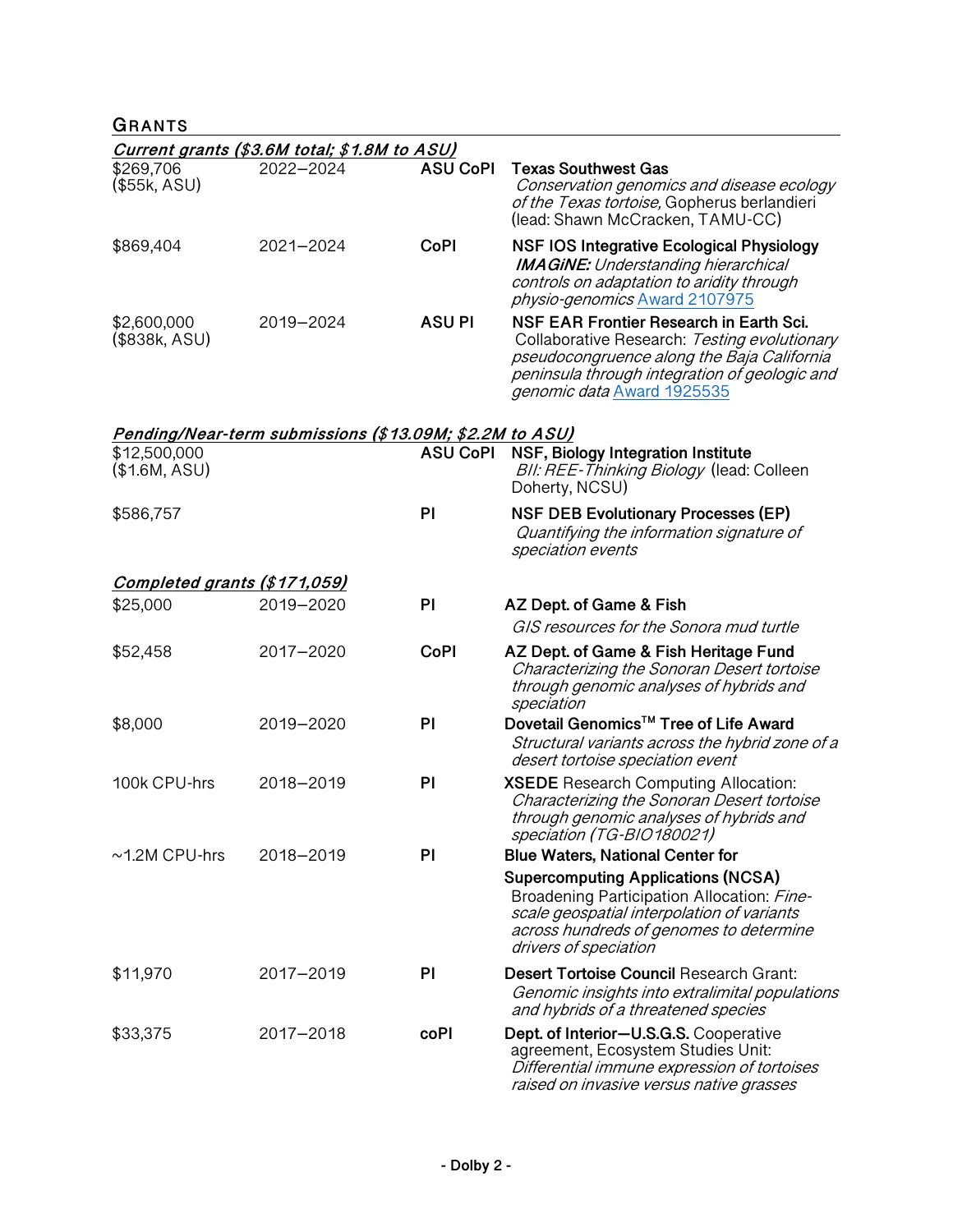| \$5,400  | 2016-2017 | coPl | <b>Dovetail Genomics Matching Funds Award:</b><br>Improved scaffolding for the desert tortoise<br>genome v2.0                                                           |
|----------|-----------|------|-------------------------------------------------------------------------------------------------------------------------------------------------------------------------|
| \$7,496  | 2016-2017 | PI   | ASU Fostering Postdoctoral Research in the<br>Life Sciences Deciphering ecological drivers<br>of speciation & local adaptation in the desert<br>tortoise complex        |
| \$1,900  | 2014-2015 | PI   | <b>American Museum of Natural History Lerner</b>                                                                                                                        |
|          |           |      | Gray Memorial Grant                                                                                                                                                     |
| \$14,960 | 2011-2013 | coPl | <b>NSF Doctoral Dissertation Improvement Grant</b><br>(DDIG) Dissertation Research: An<br>interdisciplinary approach to testing<br>intraspecific evolutionary processes |
| \$6,000  | 2009-2012 | ΡI   | <b>UCLA</b> Research Award, N=3                                                                                                                                         |
| \$4,500  | 2006-2008 | PI   | <b>Boston University Undergraduate Research</b><br><b>Award, <math>N=3</math> (w/ Maureen Raymo)</b>                                                                    |

## **FELLOWSHIPS**

|          | Completed fellowships/awards (\$105k) |         |                                                                                                         |
|----------|---------------------------------------|---------|---------------------------------------------------------------------------------------------------------|
| \$1,000  | 2015                                  | awardee | <b>Next Generation Sonoran Desert Researchers</b><br>Travel Award                                       |
| \$20,500 | 2014-2015                             | awardee | <b>UCLA Dissertation Year Fellowship</b>                                                                |
| \$26,000 | 2008-2014                             | awardee | <b>UCLA</b> Quarterly Grad. Fellowship $(N=4)$                                                          |
| \$51,984 | 2009-2011                             | awardee | Dept. of Education GAANN Fellowship                                                                     |
| \$5,000  | 2006                                  | awardee | NSF REU Fellowship Lamont Doherty Earth<br>Observatory (w/ S. Pekar, N. Christie-Blick, G.<br>Mountain) |

## **PUBLICATIONS & PRODUCTS**

ORCiD 0000-0002-5923-0690 link | Google Scholar link

#### **In preparation** (\*corresponding, ^trainee, *†* contributed equally)

- **19. Dolby GA\***, Webster TH, McCartney-Melstad E, Shaffer HB, DeNardo D, Wilson MA, Kusumi K**\***, Speciation by river vicariance and monsoon adaptation via low-coverage genome sequencing of desert tortoises. Target: Molecular Ecology.
- **18.** McCoy BM^, Brassington L^, Jin K, **Dolby GA**, Shrager S, Collins D, Dunbar M, DAPC, Snyder-Mackler N, Social determinants of health and disease in companion dogs. Preprint: https://doi.org/10.1101/2022.04.08.487645
- **17.** Moore DG, Morales M, Walker SI, **Dolby GA**\* The information signature of diverging lineages. Target: Molecular Biology and Evolution. Preprint: https://doi.org/10.1101/2021.08.30.458276

#### **Peer-reviewed publications**

- **16.** Webster TH, Vannan A, Pinto BJ, Denbrock G, Morales M^, **Dolby GA**, Fiddes IT, DeNArdo DF, Wilson MA (*submitted*) Complete dosage compensation without balance between the sexes in the ZZ/ZW Gila monster (*Heloderma suspectum*) revealed by *de novo* genome assembly. Journal of Evolutionary Biology.
- **15.** Dawson MN, Ribas CC, **Dolby GA**, Fritz SC (submitted) Geogenomics: toward synthesis. Journal of Biogeography.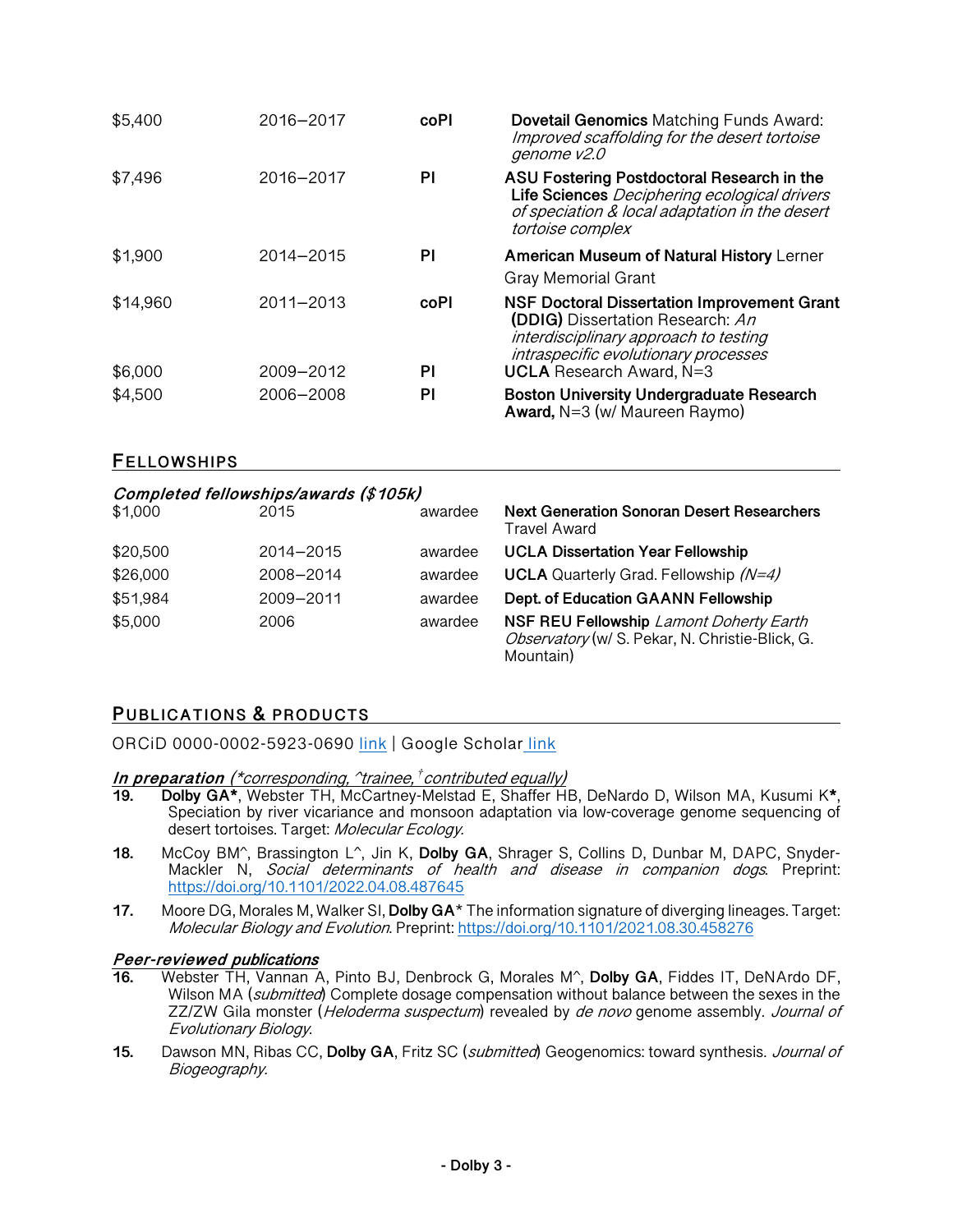- **14.** Araya-Donoso R^, Baty SM, Alonso-Alonso P, Sanín MJ, Wilder BT, Munguía-Vega A, **Dolby GA**\* (in revision), The implications of barrier ephemerality and generation time in Geogenomic research. Journal of Biogeography.
- **13.** Araya-Donoso R^\*, Orton JP^, Ryan MJ, Jones CA, Kusumi K, **Dolby GA\***, (2022) Geospatial assessment of freshwater invasive species to inform turtle conservation and management. Aquatic Conservation.
- **12. Dolby GA\***, Bennett SEK\*, Dorsey RJ, Stokes M, Riddle BR, Lira-Noriega A, Munguia-Vega A, Wilder B<sup>\*</sup>, (2022) Integrating Earth-life systems: A geogenomics approach. Trends in Ecology and Evolution (TREE). ☨**Commissioned**
- **11. Dolby GA\*** (2021) Towards a unified framework to study causality in Earth-life systems, Molecular Ecology, 30, 5628–5642. https://doi.org/10.1111/mec.16142
- **10. Dolby GA\*** (2021) The hidden landscape: Evidence that sea-level change shaped the present population genomic patterns of marginal marine species, Molecular Ecology, 30, 1357–1360. ☨**Invited** https://doi.org/10.1111/mec.15826
- **9** Xu C^, **Dolby GA,** Drake K\*, Esque T, Kusumi K\* (2020) Immune and Sex-Biased Gene Expression in the threatened Mojave Desert tortoise, *Gopherus agassizii. PLoS ONE*, 15, e0238202. DOI: 10.1372/journal.pone.0238202
- **8. Dolby GA\***, Bedolla A^, Bennett SEK, Jacobs DK\* (2020) Global physical controls on estuarine habitat distribution during sea level change: Consequences for genetic diversification through<br>time, Global and Planetary Change, 187, 103128. *†Invited.* DOI: time, Global and Planetary Change, 187, 103128. ☨**Invited.** DOI: 10.1016/j.gloplacha.2020.103128
- **7.** Orton J*†* ^, Morales M*†* ^, Schmidlin K, Fontenele RS, Kraberger S, Kraberger S, Leavitt D, Webster TH, Wilson MA, Kusumi K, **Dolby GA\***, Varsani A\* (2020) Virus discovery in desert tortoise fecal samples: Novel circular single stranded DNA viruses. *Viruses*, 12, 143. DOI: 10.3390/v12020143
- **6. Dolby GA\***, Morales M^, Webster TH, DeNardo DF, Wilson MA, Kusumi K\* (2020) Discovery of a new TLR gene and gene expansion event through improved desert tortoise genome assembly with chromosome-scale scaffolds. Genome Biology and Evolution, 12, 3917–3925. DOI: 10.1093/gbe/evaa016
- **5. Dolby GA\***, Dorsey RJ, Graham MR (2019) A legacy of geo-climatic complexity and speciation along the lower Colorado River: Insights from the geologic record and 33 desert-adapted animals, Journal of Biogeography, 46, 2479–2505. DOI: 10.1111/jbi.13685
- **4. Dolby GA\*,** Ellingson RA, Findley LT, Jacobs DK\* (2018) How sea level change mediates genetic divergence in coastal species across regions with varying tectonic and sediment processes, Molecular Ecology, 27, 994–1101. DOI: 10.1111/mec.14487
- **3.** Tollis M, DeNardo DF, Cornelius JA**, Dolby GA**, Edwards T, Henen BT, Karl AE, Murphy RW, Kusumi K (2017) The Agassiz's Desert tortoise genome provides a resource for the conservation of a threatened species, *PLoS ONE*, 12:5, e0177708. <u>DOI:</u> 10.1371/journal.pone.0177708
- **2. Dolby GA\*,** Hechinger R, Ellingson RA, Findley LT, Lorda J, Jacobs DK\* (2016) Sea-level driven glacial-age refugia and post-glacial mixing on subtropical coasts, a palaeohabitat and genetic study, *Proceedings of the Royal Society B*, 283:20161571, 1–8. DOI: 10.1098/rspb.2016.1571
- **1. Dolby GA\*,** Bennett SEK, Lira-Noriega A, Wilder BT, Munguía-Vega A (2015) The geologic and climatic forcing of biodiversity surrounding the Gulf of California, *Journal of the Southwest*,<br>57:2–3, 391–455. DOI: 10.1353/jsw.2015.0005

#### **Published technical reports**

**1. Dolby GA\***, Webster TH, DeNardo D, Edwards T, Byrne H, Kusumi K, Wilson MA (2021) Characterizing the Sonoran Desert tortoise through genomic analyses of hybrids and speciation. #I17001, Arizona Game and Fish Department, Phoenix, Arizona.

#### **Published abstracts**

**14. Dolby GA,** Dorsey RJ, Bennett SEK, Hausback B, Lira-Noriega A, Darin M, Araya-Donoso R, Baty S, Orton J, Stokes M, Munguia-Vega A, Kusumi K, Wilder BT (2020) Can we use causal theory to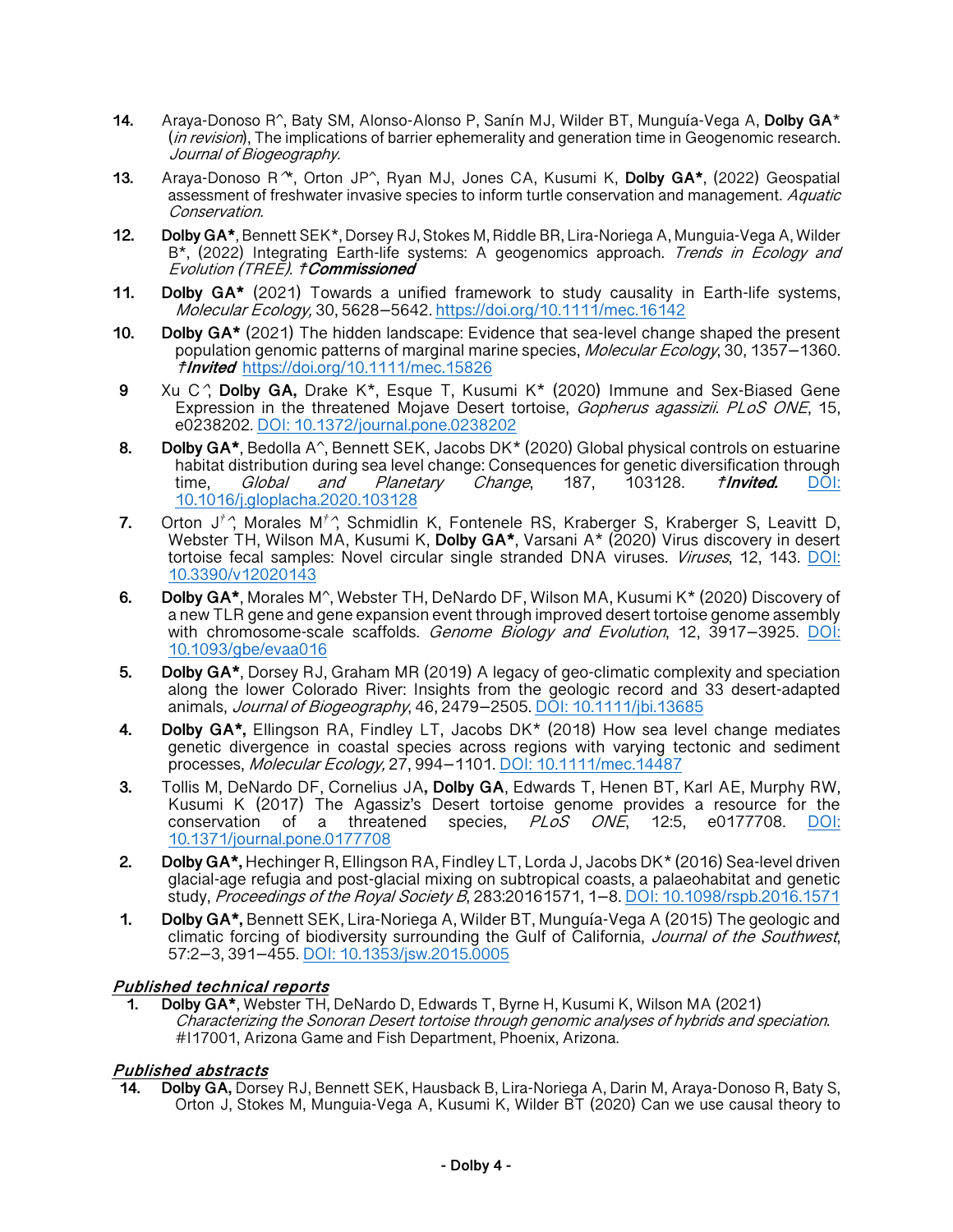understand how Earth processes shape life? Examples from the Baja California peninsula, MX, AGU Fall Meeting, IN006-0002, 8 Dec 2020.

- **13.** Araya-Donoso R^, Munguía-Vega A, Dorsey RJ, Bennett SEK, Lira-Noriega A, Wilder BT, Kusumi K, **Dolby GA** (2020) Genomic and ecological signatures of landscape change: a geologicallyconstrained, simulation-based case study in the Baja California Peninsula, AGU Fall Meeting, EP036-0011, 11 Dec 2020.
- **12.** Bennett SEK, Darin M, Dorsey RJ, Hausback B, **Dolby GA**, Sawlan M, Wilder BT, Martínez-Gutiérrez G, Hernández-Salgado Y, Grandy S (2020) Tectonic controls on landscape evolution and habitat distributions along the central Baja California Peninsula, AGU Fall Meeting, EP028-0007, 10 Dec 2020.
- **11.** Dorsey RJ, **Dolby GA**, Darin M, Bennett SEK, Huasback B, Wilder BT, Pecha M, Martínez-Gutierrez G, Harnández-Salgado Y, Grandy S (2020) New Discovery of Pliocene Tidal Deposits Near the Crest of the Central Baja California Peninsula: A Key Constraint on Vertical Crustal Motions and Genetic Divergence, AGU Fall Meeting, EP026-04, 10 Dec 2020.
- **10.** Grandy S, Hausback B, Bennett SEK, Dorsey RJ, Darin M, **Dolby GA**, Sawlan M, Wilder B, Martínez-Gutierrez G, Harnández-Salgado Y (2020) Late Miocene-Pliocene Volcanism in the Sierra de San Francisco, Central Baja Peninsula, AGU Fall Meeting, V020-0025, 10 Dec 2020.
- **9.** Hausback B, Dorsey RJ, Bennett SEK, Darin M, **Dolby GA**, Schmitt A, Sawlan M, Wilder B, Pecha M, Martínez-Gutierrez G, Harnández-Salgado Y (2020) Topographic and Volcanic Evolution of Central Baja California, Mexico – Constraints and Evidence for a Pliocene Marine Embayment or Trans-Peninsular Strait, AGU Fall Meeting, EP028-0008, 10 Dec 2020.
- **8.** Bennett SEK, Darin M, Dorsey R, Hausback B, **Dolby GA**, Sawlan M, Wilder BT, Martínez-Gutierrez G, Hernández-Salgado Y, Grandy S (2020) The influence of Miocene to recent tectonics and landscape evolution on genetic diversity along the central Baja California peninsula. *Geological* Society of America Abstracts with programs, 52:4.
- **7.** Hausback B, Bennett SEK, Darin M, Dorsey R, Grandy S, **Dolby GA**, Sawlan M, Martínez-Gutierrez G, Hernández-Salgado Y (2020) Long-lived subduction and post-subduction volcanism and incision in the Sierra San Francisco, central Baja California peninsula, Mexico. Geological Society of America Abstracts with programs, 52:4.
- **6. Dolby GA,** Bedolla AM^, Bennett SEK, Jacobs DK (2019) Global physical controls on estuarine habitat abundance during sea level change with implications for richness and diversification of marginal marine faunas. Geological Society of America Abstracts with programs, 51:5, 172-11.
- **5. Dolby GA**, Jacobs DK (2017) Sea-level change mediates genetic diversification of coastal fishes. Geological Society of America Abstracts with Programs, 49:6.
- **4.** Jacobs DK, **Dolby GA**, Hechinger R, Lorda J, Ellingson R, Findley L (2017) Sea-level cycles generate glacial age refugia on subtropical coasts. Society for Integrative and Comparative Biology; Oxford University Press, 56:E302.
- **3. Dolby GA**, Jacobs DK (2014) Habitat modeling and genetic signatures of postglacial recolonization for tidal estuaries. American Geophysical Union, 2014:PP13C-02.
- **2. Dolby GA**, Ellingson RA, Day PP, Jacobs DK (2012) How origination of modern fish lineages may reflect timing of when the Gulf of California opened: a new biological approach. Geological Society of America Abstracts with Programs, 44:3, 18.
- **1. Dolby GA**, Pekar SF, Mountain GS, Christie-Blick N (2006) A comparison of stratal geometry in the Greenhouse and Icehouse worlds from multichannel seismic reflection and chirp sonar data from the New York Bight. Geological Society of America Abstracts with programs, 38:7, 227.

#### **Animations & educational videos** (^student)

**1. Dolby GA**, ^Pataranutaporn P, Jacobs DK, Kusumi K (2017) Sea level & genetic diversification. Vimeo. https://vimeo.com/219921821

## **INVITED TALKS**

2022 University of Alabama at Birmingham, Department of Biology Birmingham, AL Faculty search—Assistant Professor, Biology "External controls on biodiversity & species evolution"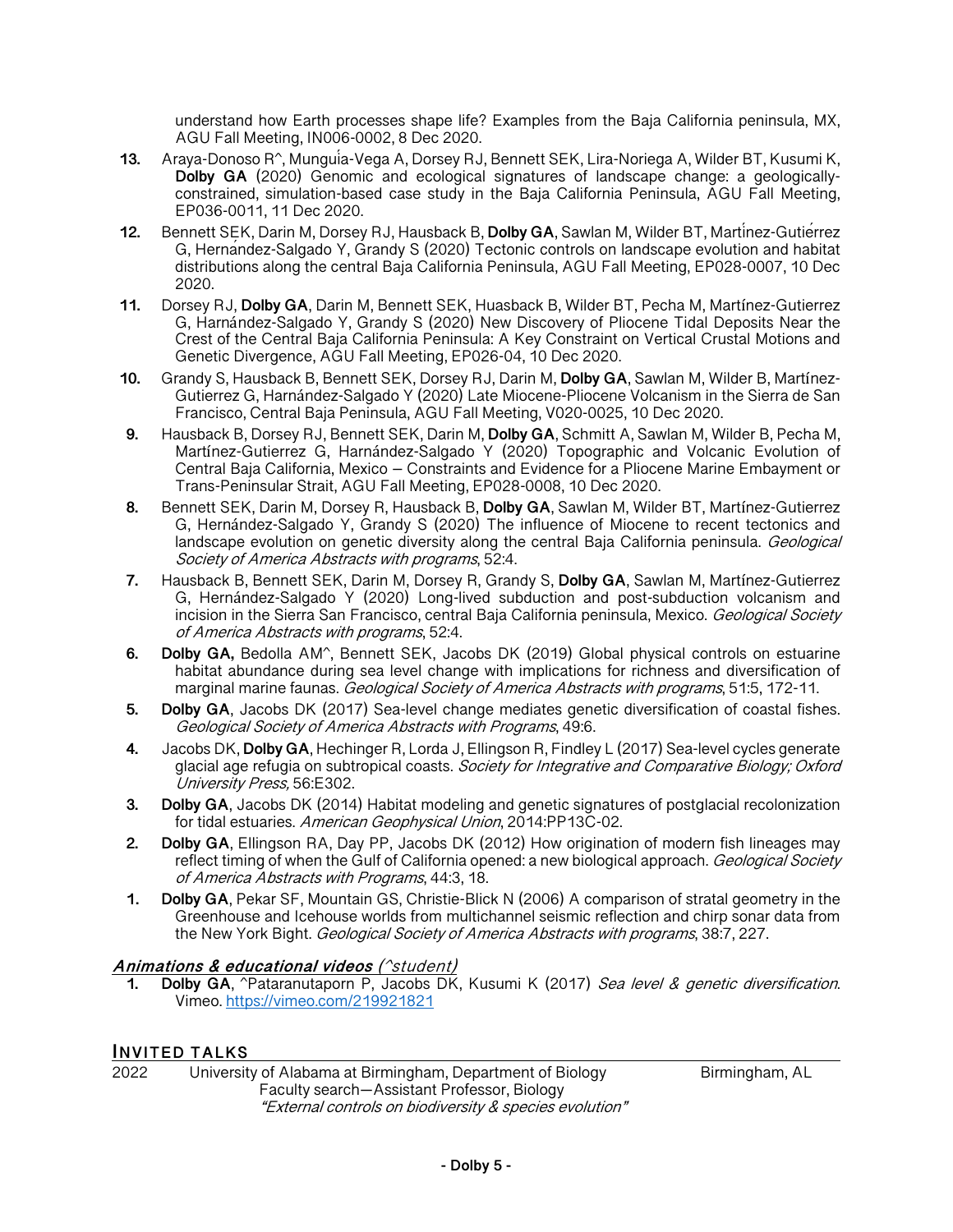| 2021 | ASU Beyond Center for Fundamental Concepts in Science,<br>@Emergence group, "Information & Earth-life evolution"                                                        | Tempe, AZ         |
|------|-------------------------------------------------------------------------------------------------------------------------------------------------------------------------|-------------------|
| 2021 | <b>ASU Biodesign's Chalk Talk</b><br>"Geology, Genomics, and a hidden history"                                                                                          | Tempe, AZ         |
| 2021 | ASU Biodesign's Town Hall, 7 minutes of science<br>"Geology & the origins of new biodiversity"                                                                          | Tempe, AZ         |
| 2021 | Dovetail Genomics, Genomes of Plants and Animals Conference<br>"Putting 'genomes' in the emerging field of<br>'geogenomics'"                                            | Scotts Valley, CA |
| 2020 | Universidad San Francisco de Quito, College of Bio. and Env. Sci.<br>"Where does biodiversity come from? Landscape<br>change and the formation of new species"          | Quito, Ecuador    |
| 2020 | San Diego Museum of Natural History, Binational Advisory Committee<br>"Baja GeoGenomics: Understanding Earth-life evolution<br>on the Baja California peninsula"        | San Diego, CA     |
| 2019 | Arizona State University, School of Life Sciences<br>New faculty seminar, SoLS Cafe<br>"How Earth processes shape life & diversity"                                     | Tempe, AZ         |
| 2018 | Arizona State University, School of Earth and Space Exploration<br>Faculty search-Assistant Professor, Geobiology<br>"Geo-genomics & the coevolution of Earth and life" | Tempe, AZ         |
| 2015 | Arizona State University, School of Life Sciences                                                                                                                       | Tempe, AZ         |
| 2015 | <b>Washington State University, School of Biological Sciences</b>                                                                                                       | Pullman, WA       |

## **CONFERENCE PRESENTATIONS**

- Seales J, Stokes MF, Araya-Donoso R, **Dolby GA**, Bennett SEK (2022) The species richness of exoplanet mountains. AbSciCon (Astrobiology Science Conference), Atlanta, GA.
- **Dolby GA**, (2021) On understanding causal relationships within the Earth-life sciences. *American* Geophysical Union annual meeting, New Orleans, LA.
- Hausback BP, Schmitt AK, Heizler M, **Dolby GA**, Dorsey RJ, Bennett SEK, Darin MH, Grandy S, Sawlan MG, Gardner K, Wilder B, (2021) Geochronological constraints on the volcanic and topographic evolution of central Baja California, Mexico. American Geophysical Union annual meeting, New Orleans, LA.
- Gardner K, Dorsey RJ, Usher E, Bennett SEK, Darin MH, Hausback BP, **Dolby GA** (2021) Geometric and spectral analysis of relict channel planforms in central Baja California, Mexico: A novel approach to paleo-sea level reconstruction and testing hypotheses for genetic divergence. American Geophysical Union annual meeting, New Orleans, LA.
- Araya-Donoso R, Alonso-Alonso P, Maag G, Dorsey RJ, Bennett SEK, Wilder B, Kusumi K, Munguia-Vega A, **Dolby GA** (2021) Genetic divergence and ephemeral barriers: Reconciling genetic and geological timescale within geogenomics. American Geophysical Union annual meeting, New Orleans, LA.
- Baty S, Singhal S, Araya-Donoso R, Fehlberg SD, Munguia-Vega A, Wilder B, Kusumi K, **Dolby GA** (2021) Drivers of speciation using genomic analysis of two desert brittlebush species, *Encelia farinosa* and Encelia californica. American Geophysical Union annual meeting, New Orleans, LA.
- Bennett SEK, Darin MH, Hausback BP, Dorsey RJ, Grandy S, Gardner K, Schmitt AK, Heizler M, Sawlan MG, **Dolby GA**, Wilder B, Gutierrez GM, Hernandez Salgado YE (2021) Volcano-tectonic evolution fo central Baja California peninsula, Mexico: Implications for speciation and barriers to gene flow. American Geophysical Union annual meeting, New Orleans, LA.
- Orton JP, McCoy B, Araya-Donoso R, Baty S, Cuddy A, Sharma Y, Wang D, DeNardo DF, Kusumi K, **Dolby GA** (2021) Comparative genomic analysis of chelonians using a new de novo genome for the Sonoran Desert tortoise, Gopherus morafkai. Society for the Study of Evolution.
- Baty S, Singhal S, Orton J, Fehlberg S, Munguia-Vega A, Wilder B, Kusumi K, **Dolby GA** (2021). Genome annotations and analyses of two recently diverged brittlebush species, *Encelia farinosa* and *Encelia* californica. Society for the Study of Evolution.
- Araya-Donoso R, Munguia-Vega A, Baty S, Alonso-Alonso P, Wilder B, Lira-Noriega A, Kusumi K, **Dolby GA** (2021). Using genetic simulations and climatic niches to test plant and animal population divergence on the Baja California peninsula. Society for the Study of Evolution.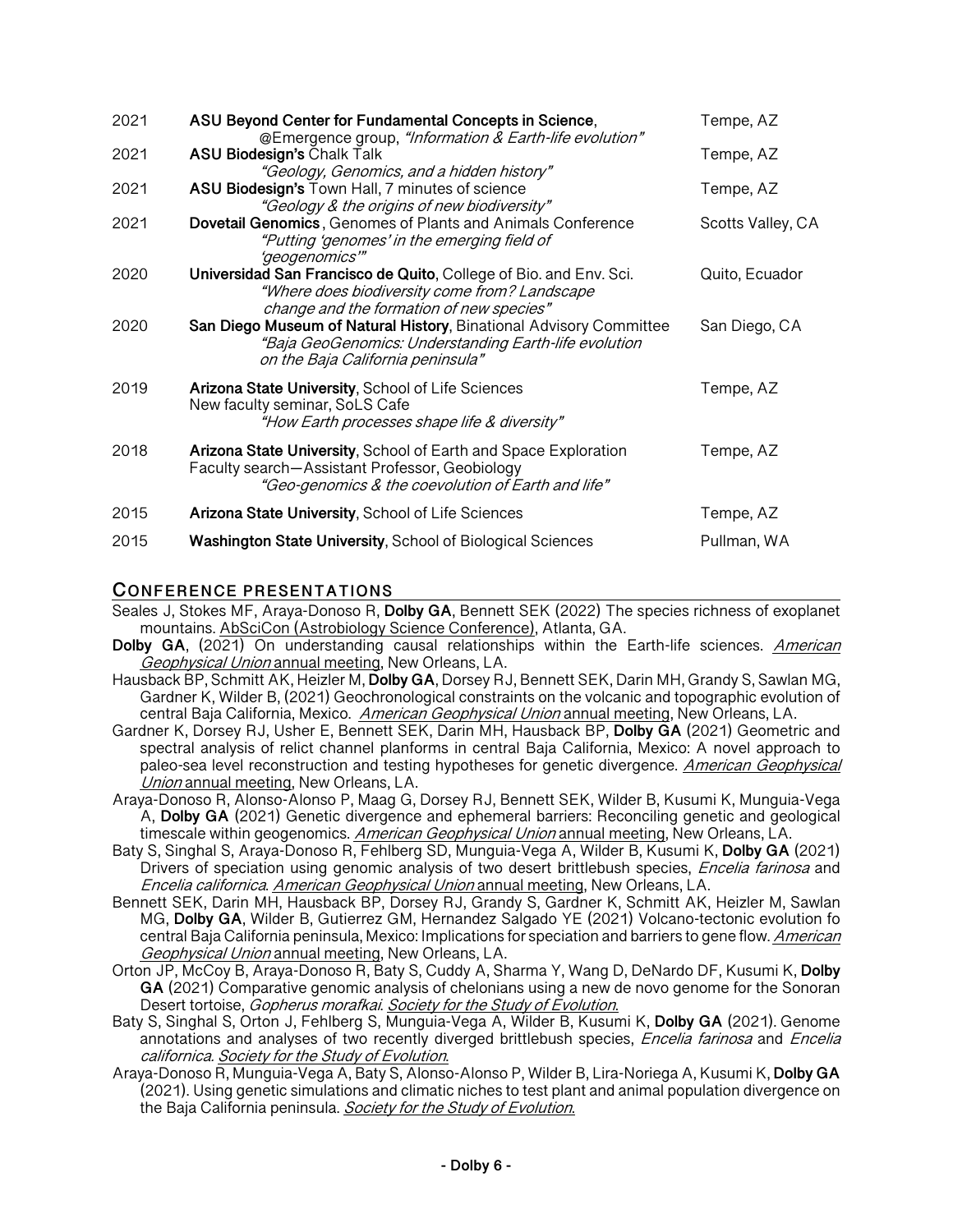- Moore DG, Morales M, Walker SI, **Dolby GA** (2021) The information signature of diverging populations: Using partial information decomposition to study speciation. Society for the Study of Evolution.
- **Dolby GA**, Webster TH, Byrne H, DeNardo D, Wilson MA, Kusumi K (2021) Historical effective population size and geographic population structure in Mojave and Sonoran desert tortoises. *Desert Tortoise* Council Annual Symposium, Las Vegas, NV.
- Araya-Donoso R, Orton JP, Jones CA, Kusumi K, **Dolby GA** (2020) Factors determining Invasion Risk of Crayfish and Bullfrog in Populations of the Sonora mud turtle (Kinosternon sonoriense) in Arizona. Turtle Survival Alliance. Virtual meeting.
- Bennett SEK, Darin M, Dorsey R, Hausback B, **Dolby GA,** Sawlan M, Wilder BT, Martínez-Gutierrez G, Hernández-Salgado Y, Grandy S (2020) The influence of Miocene to recent tectonics and landscape evolution on genetic diversity along the central Baja California peninsula. 116<sup>th</sup> Annual GSA Cordilleran Section Meeting. Pasadena, CA.
- Hausback B, Bennett SEK, Darin M, Dorsey R, Grandy S, **Dolby GA**, Sawlan M, Martínez-Gutierrez G, Hernández-Salgado Y (2020) Long-lived subduction and post-subduction volcanism and incision in the Sierra San Francisco, central Baja California peninsula, Mexico. 116<sup>th</sup> Annual GSA Cordilleran Section Meeting. Pasadena, CA.
- **Dolby GA**, Webster TH, Edwards T, DeNardo DF, Wilson MA, Kusumi K, Using whole genome data to understand speciation of desert tortoises in western Arizona, *Desert Tortoise Council Annual* Symposium, Las Vegas, NV.
- **Dolby GA**, Bedolla A, Bennett SEK, Jacobs DK (2019) Global physical controls on estuarine habitat abundance during sea level change with implications for richness and diversification of marginal marine faunas, Oral Presentation. *Geological Society of America Annual Meeting*, Phoenix, AZ.
- **Dolby GA,** Kusumi K (2019) Population genomic analysis of speciation among threatened desert tortoises**.**  Oral Presentation. Conservation and Biology of Tortoises and Freshwater Turtles, Tucson, AZ. *†* **Invited**
- **Dolby GA** (2019) Speciation by neutral and adaptive forces: disentangling pseudo-congruent genomic signatures within geo-climatically complex regions in Deep Time Paleogenomics. Oral Presentation. North American Paleontological Convention, Riverside, CA. *†* **Invited, Keynote speaker**
- **Dolby GA**, Webster TH, DeNardo D, Wilson MA, Kusumi K (2019) Population genomic analysis of speciation among threatened desert tortoises. Evolution, Providence, RI.
- **Dolby GA**, Webster TH, DeNardo D, Wilson MA, Kusumi K (2019) Genomic insights into speciation of southwestern desert tortoises. Desert Tortoise Council Annual Symposium, Tucson, AZ.
- **Dolby GA** (2018) Genomic data offers an independent perspective on evolution of the lower Colorado River region in Miocene to Recent evolution of the lower Colorado River corridor and the northern Gulf of California. Oral presentation. 114<sup>th</sup> Cordilleran Annual Section Meeting, Geological Society of America, Flagstaff, AZ.
- **Dolby GA**, Webster TH, DeNardo D, Wilson Sayres MA, Kusumi K (2018) Geologic history and genomic divergence between Gopherus agassizii and G. morafkai. Oral presentation. Annual Meeting and Symposium of the Desert Tortoise Council, Las Vegas, NV.
- **Dolby GA**, Webster TH, DeNardo D, Wilson Sayres MA, Kusumi K (2018) Extrinsic forcing of genomic evolution during speciation: a geo-genomic study of *Gopherus* desert tortoises. Oral presentation. Plant and Animal Genome XXVI Conference: Population and Conservation Genomics Workshop, San Diego, CA.
- **Dolby GA**, Jacobs DK (2017) Sea-level change mediates genetic diversification of coastal fishes. Oral presentation. Geological Society of America Annual Meeting, Seattle, USA.
- **Dolby GA**, DeNardo D, Kusumi K (2017) Progress towards a sonoran desert tortoise genome to advance conservation and wildlife management. Oral Presentation. Annual Meeting and Symposium of the Desert Tortoise Council, Las Vegas, NV.
- Hutchins ED, Djordjevic D, Cornelius JA, **Dolby GA**, Ho JWK, Kusumi K (2017) The evolution of regeneration in reptiles and amphibians: insights from comparative genomic analysis of gene regulatory networks in Amphibian & reptile genomics: recent success, current progress, and future challenges. Oral presentation, 8th World Congress of Herpetology, Hangzhou, China.
- **Dolby GA**, Ellingson RA, Findley LT, Jacobs DK (2016) Sea-level mediated refugia as a driver of genetic diversification on subtropical coastlines--a paleohabitat and genetic study. Oral Presentation, Society for Evolution Annual Meeting, Austin, TX.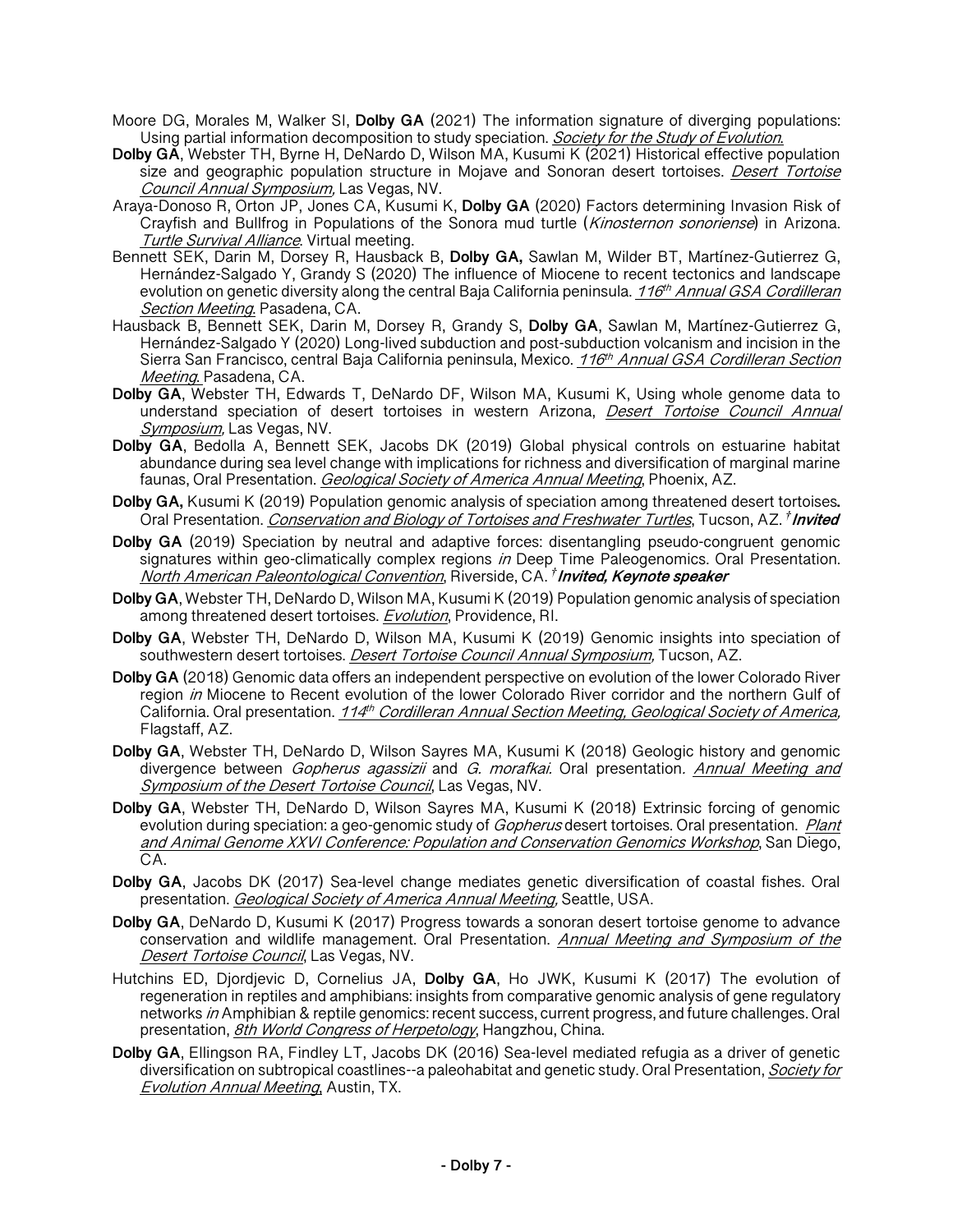- **Dolby GA**, Jacobs DK (2014) Habitat modeling and genetic signatures of postglacial recolonization for tidal estuaries. Oral Presentation, American Geophysical Union Fall Meeting, San Francisco, CA.
- **Dolby GA**, Jacobs DK (2014) Tidal estuarine habitat abundance since the last glacial maximum in southern and Baja California. Poster Presentation, *California Estuarine Research Society Annual Meeting*, Bodega Bay, CA.
- **Dolby GA**, Jacobs DK (2014) Assessing GIS Estuarine habitat predictions with a new statistical approach for genetic signatures of postglacial recolonization. Oral Presentation, *Society for Evolution Annual* Meeting, Raleigh, NC.
- **Dolby GA**, Ellingson R, Day PP, Jacobs DK (2012) How origination of modern fish lineages may reflect timing of when the Gulf of California opened: a new biological approach in: What fossil ages and distributions tell us about the history of the ancient Gulf of California. Oral Presentation, *Geological* Society of America Annual Meeting, Querétaro, MX. **Invited**
- **Dolby GA**, Ellingson R, Jacobs DK (2011) An Interdisciplinary Approach to Studying Incipient Speciation: The role of seaways in the phylogeography of the American shadow goby *in*: Ecology and evolutionary biology of gobies in north america: conservation concerns in a changing world. Oral Presentation, American Fisheries Society Annual Meeting, Seattle, WA.
- **Dolby GA**, Dea JH^, Lau LF^, Rose K^ (2010) Genetically distinct extralimital populations of two fish: evidence of extended ranges during the mid-Holocene climatic optimum in southern California. Poster Presentation, American Assoc. for the Advancement of Science, San Diego, CA. [^trainees]
- **Dolby GA**, Pekar SF, Mountain GS, Christie-Blick N (2006) A comparison of stratal geometry in the greenhouse and icehouse worlds from multichannel seismic reflection and chirp sonar data from the New York Bight. Poster Presentation, *Geological Society of America Annual Meeting*, Philadelphia, USA.

## **FIELD EXPERIENCE**

| $2019 -$<br>2017-2019 | Baja California, Mexico (multi-week trips)-ongoing integrated geology-biology<br>fieldwork in the mid-peninsular region (organizer, permitee)<br>Western Arizona, USA (9 multi-day trips)-surveying and subcarapacial blood<br>collection from desert tortoises; habitat descriptions (organizer, permit-holder). |
|-----------------------|-------------------------------------------------------------------------------------------------------------------------------------------------------------------------------------------------------------------------------------------------------------------------------------------------------------------|
| 2014-2015             | Southern California, USA (3 single-day trips)-augur coring, seining to collect fishes,<br>geomorphological descriptions of estuary sites, deploying cameras and DO/Temp<br>recorders.                                                                                                                             |
| 2009-2014             | Baja California, Mexico (3 multi-week trips)-led measuring, describing, sampling<br>stratigraphic sections; seining and collecting fishes and invertebrates in nearshore and<br>estuarine habitats (organizer).                                                                                                   |
| 2008                  | Queensland, Australia (3 weeks)—field techniques course on effects of coastal<br>sedimentation processes on Great Barrier Reef formation. Work included snorkeling,<br>sediment coring, sketching rock sections, seismic data collection on the James Kirby<br>Research Vessel.                                   |
| 2007                  | Ecuador & Galápagos Islands (5 months)-independent projects in Andean montane<br>ecosystems, Amazon rainforest (Tiputini Biodiversity Station), Galápagos Islands and<br>Pacific coastal regions focusing on observational and non-invasive projects.                                                             |

#### **STEM TRAINING IN DIVERSITY, INCLUSION, OUTREACH**

| 2020 | SABER       | Striving for Racial Justice in Academic Biology (7-part series)                              |
|------|-------------|----------------------------------------------------------------------------------------------|
| 2020 | Yale/NIST   | Scientific Teaching short course (6 weeks)                                                   |
| 2018 | ASU         | Mentoring 101: First-Generation Graduate Success Panel (part day)                            |
| 2016 | ASU         | Alan Alda Center for Communicating Science, workshop (1 day)                                 |
| 2015 | <b>UCLA</b> | Scientific Visualizations Technical by Texas Advanced Computing<br>Center, workshop (2 days) |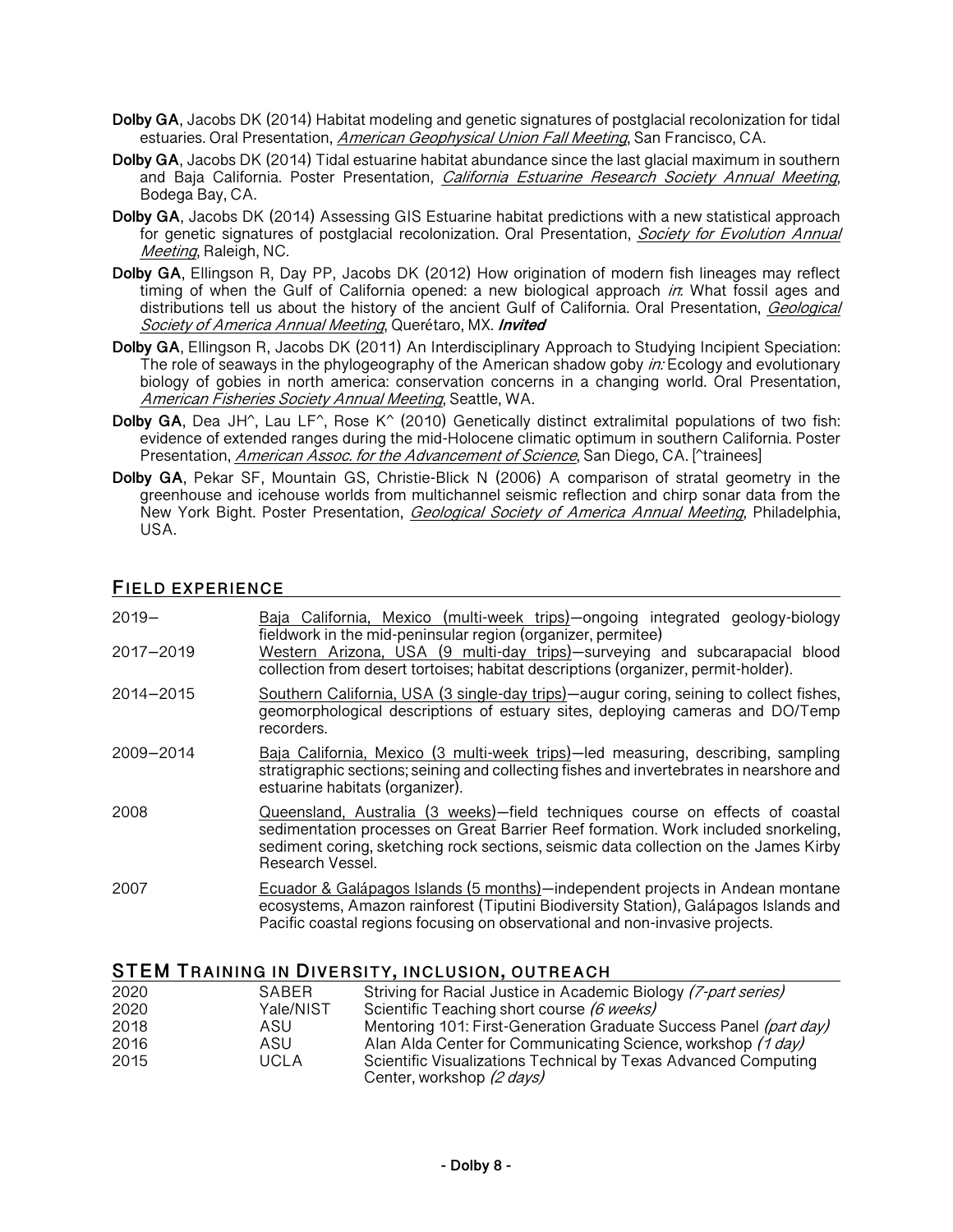# **TEACHING EXPERIENCE**

| Instructor of record (G-graduate, U-undergraduate) |          |                                    |                                                                                                                                                   |
|----------------------------------------------------|----------|------------------------------------|---------------------------------------------------------------------------------------------------------------------------------------------------|
| 2017, 2018, 2021<br>2013-2015                      | 3x<br>2x | ASU, co-l<br>UCLA                  | Molecular Genetics & Genomics $(G)$ - 20 students<br>Introduction to Ecology and Behavior $(U)$ -30<br>students                                   |
| <b>Teaching Fellow</b>                             |          |                                    |                                                                                                                                                   |
| 2015                                               |          | UCLA                               | Introduction to GIS $(U)$ -60 students, average TA<br>mean rating per section: 8.8/9, 8.9/9, 8.8/9                                                |
| 2015                                               |          | <b>UCLA</b>                        | Conservation Biology $(U)$ – 45 students                                                                                                          |
| 2009-2015                                          | 3x       | <b>UCLA</b>                        | Evolution $(U)$ – 40 students                                                                                                                     |
| 2009-2014                                          | 4x       | <b>UCLA</b>                        | Molecular Evolution $(U)$ - 69 students, average TA<br>mean rating per section: 8.8/9, 8.5/9                                                      |
| 2011-2013                                          | 2x       | <b>UCLA</b>                        | Life: concepts and issues (non-majors course) $(U)$ -<br>75 students                                                                              |
| Guest lecturer                                     |          |                                    |                                                                                                                                                   |
| 2019-2021                                          | 3x       | ASU                                | Graduate Evolutionary Biology (G)                                                                                                                 |
| 2018                                               |          | ASU                                | Molecular Cell Biology & Neuroscience (G)                                                                                                         |
| 2017-2018<br>2017<br>2015<br>2013                  | 2x       | ASU<br>ECSU<br><b>UCLA</b><br>UCLA | Environ. Life Sciences: Grand Challenges (G)<br>Organismal Bio., Eastern Connecticut State U. (U)<br>Evolution $(U)$<br>Molecular Evolution $(U)$ |

# **MENTORSHIP & ADVISING**

| Co-Chair/PhD Advisor                                   |                        |            |                      |                                                                     |
|--------------------------------------------------------|------------------------|------------|----------------------|---------------------------------------------------------------------|
| Sarah Baty                                             | <b>PhD</b>             | ASU        | $2020 -$             | Evolutionary Biology PhD Program                                    |
| Raul Araya-Donoso, MSc                                 | PhD                    | ASU        | $2019 -$             | Evolutionary Biology PhD Program                                    |
|                                                        |                        |            |                      |                                                                     |
| <b>Graduate Committee Member</b><br>Jacqueline Tleimat | PhD                    |            | <b>TAMUCC 2022-</b>  |                                                                     |
| Derek Benson                                           | <b>PhD</b>             | ASU        | $2021 -$             | <b>Biology PhD Program</b><br><b>Biology PhD Program</b>            |
| Lalitamba Alla                                         | PhD                    | ASU        | $2021 -$             | Molecular & Cell. Bio PhD Program                                   |
| Brianah McCoy                                          | PhD                    | ASU        | $2020 -$             | Molecular & Cell. Bio PhD Program                                   |
| Anthony Kalifeh                                        | <b>MSc</b>             | ASU        | $2019 -$             | <b>Biology MSc Program</b>                                          |
| Joey Orton                                             | PhD                    | ASU        | $2018 -$             | Evolutionary Biology PhD Program                                    |
|                                                        |                        |            |                      |                                                                     |
| <b>Graduate Mentor</b>                                 |                        |            |                      |                                                                     |
| Cindy Xu                                               | <b>PhD</b>             | ASU        | 2015-2020            | Molecular & Cell. Bio PhD Program<br>Current position: Postdoctoral |
|                                                        |                        |            |                      | researcher, Mass. General Hospital                                  |
| Alex Gleason                                           | <b>MSc</b>             | ASU        | 2017-2018            | <b>Biomedical Diagnostics</b>                                       |
|                                                        |                        |            |                      | Current position: Clin. Research                                    |
|                                                        |                        |            |                      | Coordinator, Mayo Clinic                                            |
| John Cornelius                                         | <b>MSc</b>             | ASU        | 2015-2018            | Molecular & Cell. Bio PhD Program                                   |
| <b>Undergraduate Mentor</b>                            |                        |            |                      |                                                                     |
| Courtney Collins                                       | <b>BS</b>              | ASU        | $2021 -$             | <i>Viromics &amp; evolution</i>                                     |
|                                                        |                        |            |                      | Honors thesis: RNA and DNA Viruses                                  |
|                                                        |                        |            |                      | Present in South African Caracal                                    |
|                                                        |                        |            |                      | Populations                                                         |
| Ciara Harding                                          | <b>BS</b>              | ASU        | $2021 -$             | Viromics & evolution                                                |
|                                                        |                        |            |                      | Honors thesis: DNA Viruses Present                                  |
|                                                        |                        |            |                      | in Southern Arizona Bat Populations                                 |
| Yash Sharma                                            | <b>BS</b>              | ASU        | $2020 -$             | <b>Bioinformatics</b>                                               |
| Dylan Wang<br>Alexander Yu                             | <b>BS</b><br><b>BS</b> | ASU<br>ASU | $2020 -$<br>$2020 -$ | <b>Bioinformatics</b><br><b>Bioinformatics</b>                      |
|                                                        |                        |            |                      |                                                                     |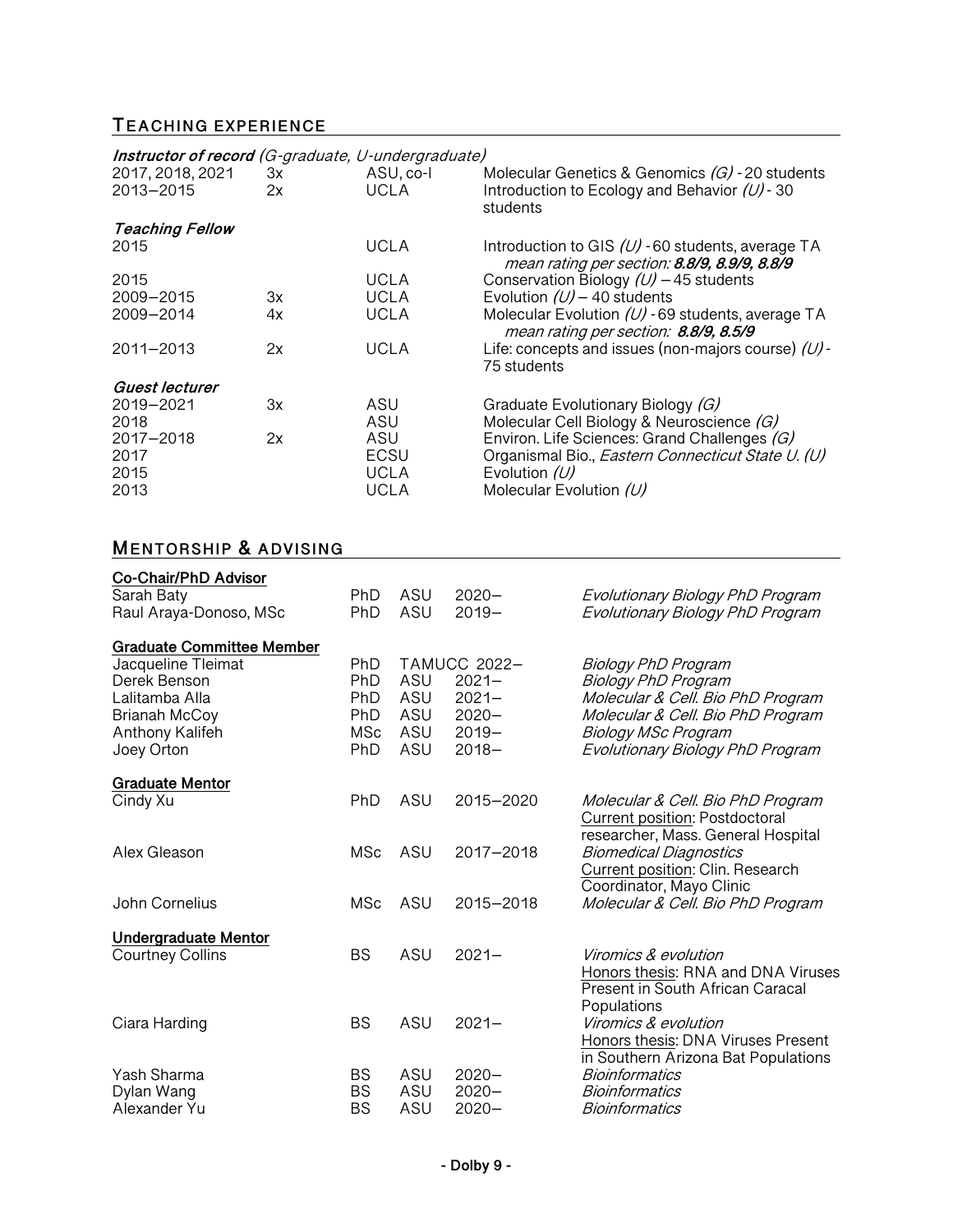| Anthony Khalifeh                                  | <b>BS</b>              | ASU               | 2020                             | Biology<br>Honors thesis: Towards understanding<br>ssDNA viral dynamics in Marmota                                                                                                                                                                                                                                              |
|---------------------------------------------------|------------------------|-------------------|----------------------------------|---------------------------------------------------------------------------------------------------------------------------------------------------------------------------------------------------------------------------------------------------------------------------------------------------------------------------------|
| <b>Matheo Morales</b>                             | <b>BS</b>              | ASU               | 2016-2020                        | <i>flaviventris</i> (yellow-bellied marmots)<br>Computer science, Bioinformatics<br>Honors thesis: Genome-wide mining and<br>comparative analyses of the Toll-like<br>Receptor 7 and 11 gene subfamilies in<br>reptiles.<br>Current position: NSF GRFP & Yale Gruber<br>fellowship recipient; PhD student at Yale<br>University |
| Arturo Bedolla                                    | <b>BS</b>              | ASU               | 2017-2019                        | GIS (geographical information sys.)<br>Current position: clerk at private law firm                                                                                                                                                                                                                                              |
| Shruthi Seetharaman<br>Ray Elementi<br>Jake Staut | <b>BS</b><br><b>BS</b> | ASU<br>ASU<br>ASU | 2019<br>2019<br>2018             | <b>Bioinformatics</b><br>Art-science<br>GIS (geographical information sys.)                                                                                                                                                                                                                                                     |
| Vivek Mahendra<br>Sandilya Babbepalli             | <b>BS</b><br><b>BS</b> | ASU<br>ASU        | 2018<br>2018                     | Current position: serving in the US Army<br>Computer science, biology<br>Computer science, biology                                                                                                                                                                                                                              |
| Clemente Francisco<br>Gaspar Manuel               | <b>BS</b><br><b>BS</b> | ASU<br>ASU        | 2018<br>2018                     | Art-science<br>Computer science, GIS                                                                                                                                                                                                                                                                                            |
| Pat Pataranutaporn                                | <b>BS</b>              | ASU               | 2017                             | Art-science<br>Current position: PhD student, MIT Media<br>Lab                                                                                                                                                                                                                                                                  |
| Rena Emond                                        | <b>BS</b>              | <b>UCLA 2014</b>  |                                  | Biology<br>Current position: PhD Student at City of<br>Hope                                                                                                                                                                                                                                                                     |
| Shirin Mostofi                                    | <b>BS</b>              |                   | UCLA 2013-2014                   | Biology<br>Current position: PhD student at Loma<br>Linda University                                                                                                                                                                                                                                                            |
| Hannah Barroga                                    | <b>BS</b>              |                   | UCLA 2012-2014                   | Biology<br>Current position: Resident, Kaiser<br>Permanente; MD, Western University of<br><b>Health Sciences</b>                                                                                                                                                                                                                |
| Kelly Riestenberg                                 | <b>BS</b>              |                   | UCLA 2012-2014                   | Biology                                                                                                                                                                                                                                                                                                                         |
| Clive Long Fung Lau                               | <b>BS</b>              |                   | UCLA 2009-2013                   | Biology<br>Current position: PhD student at UCLA                                                                                                                                                                                                                                                                                |
| Faiz Tousif, MD                                   | <b>BS</b>              |                   | UCLA 2010-2012                   | Biology<br>Current position: Resident Physician,<br>University of Toledo; MD & MSc, University<br>of Toledo                                                                                                                                                                                                                     |
| <b>Kate Rose</b><br>Jessica Dea                   | <b>BS</b><br><b>BS</b> |                   | UCLA 2010-2011<br>UCLA 2009-2010 | Biology<br>Biology<br><b>Current position: Pharmacy Supervisor,</b><br>Kaiser Permanente; Pharm.D., University of<br>Southern California                                                                                                                                                                                        |
| Boyang Zhang                                      | <b>BS</b>              |                   | UCLA 2009-2010                   | Biology                                                                                                                                                                                                                                                                                                                         |

# **OUTREACH**

| 2016, 2019, 2021 | International Science and Engineering Fair (ISEF) Grand Award Judge:                                             |
|------------------|------------------------------------------------------------------------------------------------------------------|
|                  | Computational Biology & Bioinformatics                                                                           |
| 2018-2019        | Arizona PBS TV show, "Catalyst"-interviewee, field contributor (30-min episode,                                  |
|                  | reptiles of the southwest)                                                                                       |
| $2017 -$         | CompuGirls: coordinate and lead student outreach panels for underserved and<br>underrepresented adolescent girls |
|                  |                                                                                                                  |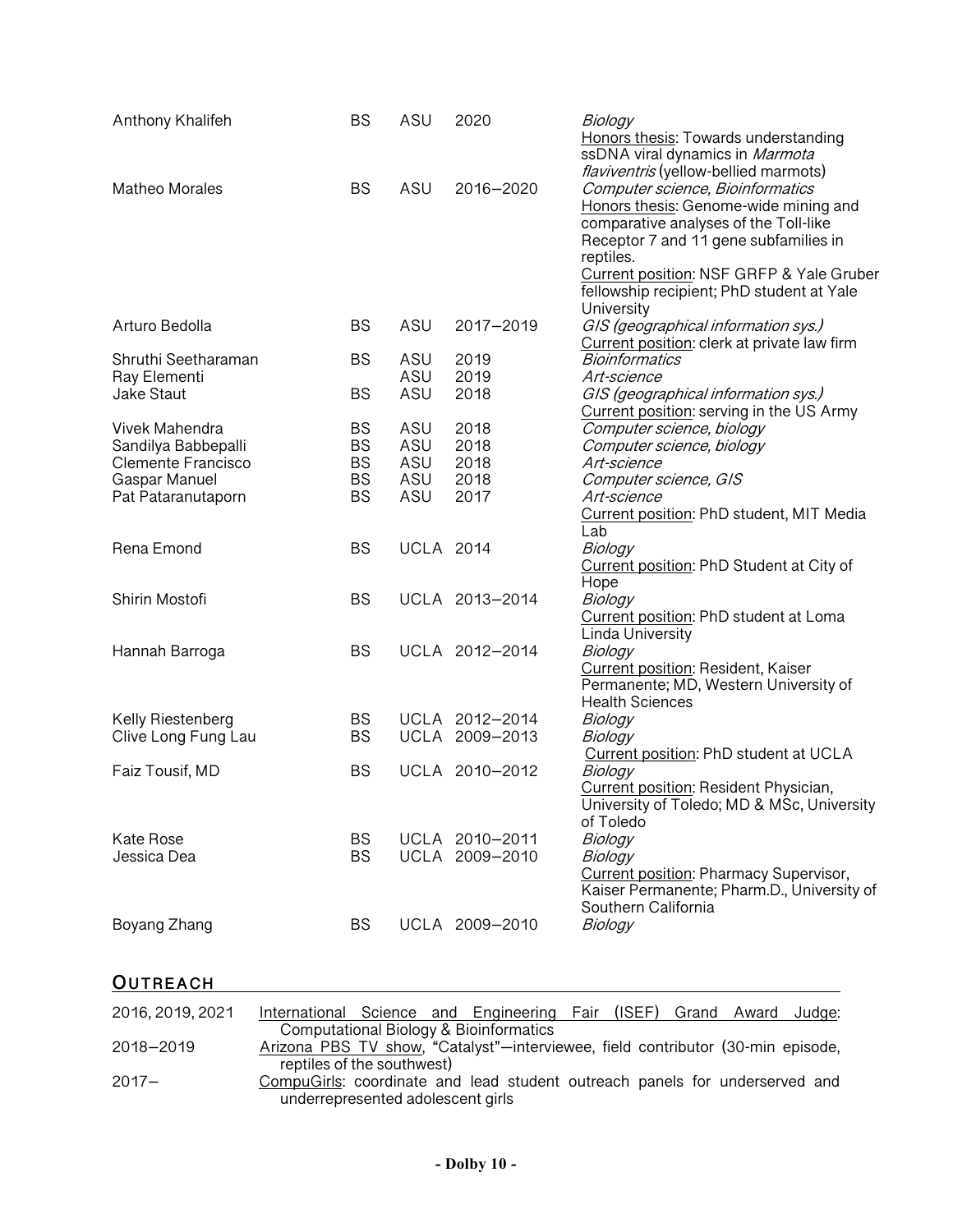| 2017      | Turtle-trapping at the Phoenix Zoo-checked tortoise traps for nonnative species and |
|-----------|-------------------------------------------------------------------------------------|
|           | processed turtles, interacted with volunteers (one day)                             |
| 2011-2013 | Apprenticeship teacher at SPARK: a program to keep at-risk middle school youths in  |
|           | school                                                                              |

## **PROFESSIONAL SERVICE**

| 2021      | Session Organizer/Chair, American Geophysical Union annual conference, "New<br>Developments and Integrated Approaches in the Earth-Life Sciences"                                                                                                                                                                                                                                                                                                                                                                                                         |  |
|-----------|-----------------------------------------------------------------------------------------------------------------------------------------------------------------------------------------------------------------------------------------------------------------------------------------------------------------------------------------------------------------------------------------------------------------------------------------------------------------------------------------------------------------------------------------------------------|--|
| 2021      | Species Status Assessment (SSA) Reviewer for the U.S. Fish and Wildlife Service,<br>Sonoran Desert tortoise.                                                                                                                                                                                                                                                                                                                                                                                                                                              |  |
| 2021      | NSF Panelist, three days, Understanding the Rules of Life.                                                                                                                                                                                                                                                                                                                                                                                                                                                                                                |  |
| 2020-     | Guest Editor, Journal of Biogeography special Issue: "Integrating geology, geography<br>and genomics to study the coupled evolution of life and Earth".                                                                                                                                                                                                                                                                                                                                                                                                   |  |
| $2019 -$  | Co-Founder, Executive Committee Member, Baja GeoGenomics (BGG) consortium<br>[funded by NSF EAR 1925535]- www.BajaGeoGenomics.org<br>First-of-its-kind staged and fully cross-referenced repository for all project<br>data products<br>Educational animations, interactive maps, K-12 interactive exercises<br>$\bullet$                                                                                                                                                                                                                                 |  |
| 2018-2019 | Co-Chair, Student Activities Sub-committee-Geological Society of America National<br>Annual Meeting, 2019.                                                                                                                                                                                                                                                                                                                                                                                                                                                |  |
| 2017–     | Elected Board Member, Desert Tortoise Council, Board of Directors-1) Chairperson,<br>fundraising committee; 2) Student Outreach/Engagement Committee; 3) Ecosystem<br>Advisory Committee for Arizona<br>Write comment letters for construction and management decisions in Arizona to<br>convey scientific knowledge to the public and stakeholders.                                                                                                                                                                                                      |  |
| $2016 -$  | Specialist, Arizona Interagency Desert Tortoise Team, translate latest genetic<br>literature to inform policy and management decisions at the state level for species of<br>special conservation concern.                                                                                                                                                                                                                                                                                                                                                 |  |
| 2016-2017 | Developer, organizer, and leader of a 30-week bioinformatics reading group for<br>postdocs and graduate students. Syllabi available at www.greerdolby.org                                                                                                                                                                                                                                                                                                                                                                                                 |  |
| $2016 -$  | Peer reviewer, <i>ad hoc</i> (32 reviews, 17 journals; 95 <sup>th</sup> percentile on Publons, link):<br>Journal of Molecular Evolution<br>Molecular Ecology<br>Molecular Biol. and Evol.<br>Frontiers in Biogeography<br>Journal of Biogeography<br>Journal of Mammalogy<br><b>BMC Genomics</b><br>PeerJ<br>Ecology & Evolution<br>Marine Environmental Research<br>Zoologica Scripta<br>Chelonian Conservation and Biology<br>Journal of Heredity<br>Journal of Fish Biology<br>Annals of Botany<br>Journal of Natural History<br>Biol. J. Linnean Soc. |  |
| 2012      | <b>Contributor, Next Gen. Sonoran Desert Researchers inaugural meeting to launch the</b><br>binational, cross-disciplinary society. (invited)                                                                                                                                                                                                                                                                                                                                                                                                             |  |
| 2011-2012 | Member, Graduate Awards Committee, Dept. EEB, UCLA                                                                                                                                                                                                                                                                                                                                                                                                                                                                                                        |  |
|           |                                                                                                                                                                                                                                                                                                                                                                                                                                                                                                                                                           |  |

# **PROFESSIONAL MEMBERSHIPS**

| 2015—              | Desert Tortoise Council (DTC)                                                                         |
|--------------------|-------------------------------------------------------------------------------------------------------|
| 2014-2015<br>2012– | Coastal and Estuarine Research Federation (CERF)<br>Next Generation Sonoran Desert Researchers (NGEN) |
|                    |                                                                                                       |